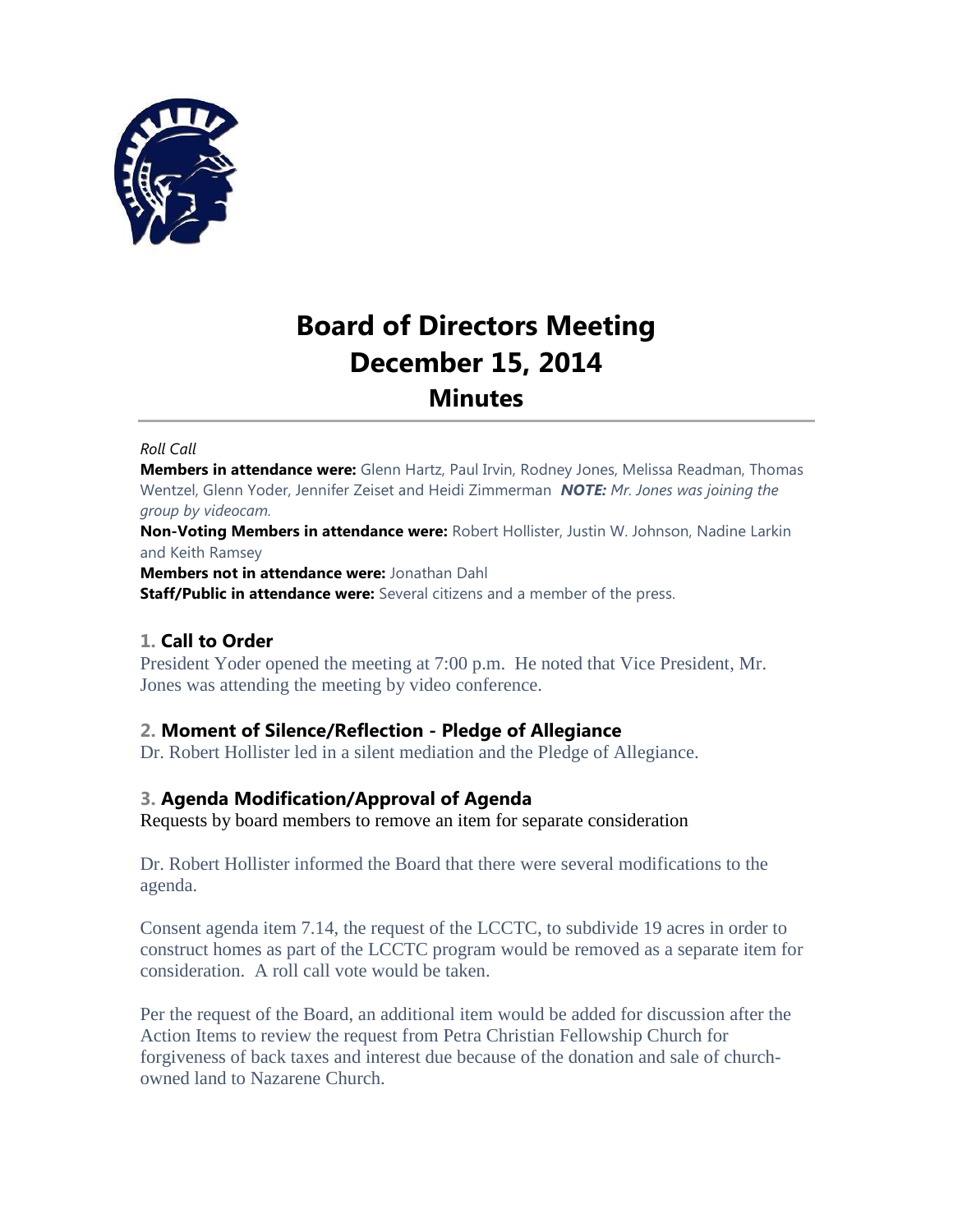Dr. Hollister also indicated that the *Students of the Month* for the month of December would be presented to the Board during the month of January.

Mr. Hartz made a motion to approve the agenda with the above modifications. It was seconded by Mr. Wentzel. **The motion was approved (8-0; 1 absent)**

# **4. Student of the Month Presentation**

*Students of the Month* for the month of December will be presented to the Board during the month of January.

# **5. Citizens' Comments**

At this time we will invite public comment on any topic that is within the Board's jurisdiction. Please also note that the public is invited to attend our Committee Meetings where much of the discussion and deliberation of agenda topics is conducted. (Committee Meetings are held in the Community Hall at the Garden Spot Complex at 7 p.m. on the second Monday of the month.)

No Citizens' Comments.

## **6. Special Presentation**

**6.1** Update from PSBA - Karen Devine

Dr. Robert Hollister introduced Ms. Karen Devine, Director of Member Relations at Pennsylvania School Board Association (PSBA).

Karen Devin of PSBA thanked the Board for allowing her to present. She presented the Board with a packet including information about services that PSBA provides for all board members. She indicated that the Member Relations Department was currently working their way around the state recognizing board members for their extended service to the community. Members will be recognized after eight years of service and then every four years afterwards. Ms. Devine came this evening specifically to recognize and award Mr. Glenn Hartz for 16 years of service. She thanked Mr. Hartz and all the board members for their service

Mr. Hartz graciously thanked Ms. Devine and commented on the pleasure of putting an investment back into the lives of the students and community.

President Yoder commended Mr. Hartz for serving the community as a board member for so long.

# **7. Consent Agenda**

Items listed under the *Consent Agenda* section of our Board Meeting Agenda are considered to be routine and are acted on by the Board in one motion. There is no Board discussion of these items individually prior to the Board vote unless a member of the Board requests that a specific item be removed from the Consent Agenda. Requests to remove an item from the Consent Agenda will be accepted at agenda section 3. Agenda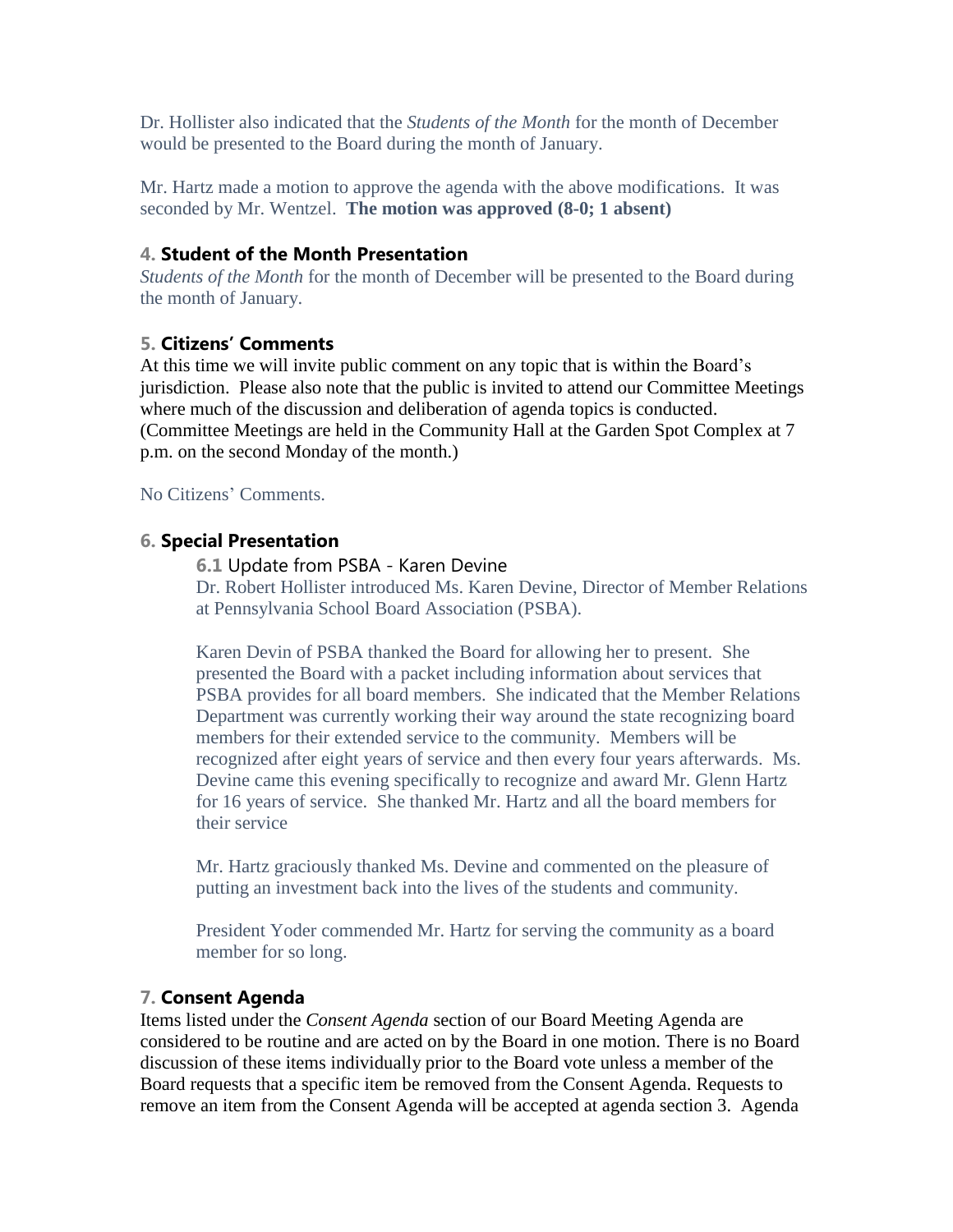Modification/Approval of Agenda. (Requests to remove an item for separate consideration*).* Items Removed from the Consent Agenda will be moved to agenda section "Action Items."

Dr. Hollister noted that Mr. Wentzel was previously not listed on the Ag Advisory Board when the action item to approve the Ag Advisory Board for the 2014-2015 School Year was presented at the Committee of the Whole Meeting. Mr. Wentzel is one of the longest serving members on the Board. His name was now listed for approval along with the other members of the Board.

Dr. Hollister also indicated that the school calendar for 2015-2016 was modified with the first day of school for students, changing from Monday, August  $24<sup>th</sup>$  to Tuesday, August  $25<sup>th</sup>$  to be consistent with other school districts in the county. Friday, August  $28<sup>th</sup>$  will change from a vacation day to a regular school day to make a four-day school week. Dr. Hollister reiterated that there has been a lot of discussion and collaboration amongst the Superintendents of Lancaster County regarding the first day of school to coordinate with the start of the Lancaster County CTC.

Mr. Wentzel made a motion to approve the consent agenda. It was seconded by Mr. Irvin. **The motion was approved (8-0; 1 absent)**

**7.1** Approval of Minutes

**7.2** Treasurer's Report

**7.3** Bills Paid

**7.4** Cafeteria Fund Treasurer's Report

**7.5** Investments

**7.6** Student Activity Account

**7.7** Personnel Report

**7.8** Approve Budgetary Transfers

**7.9** Approve Per Capita Exonerations

**7.10** Approval of the Amendment to the District's Section 125 Plan The amendment includes the following:

1) Pre-tax HSA contributions by employees

2) Limited Purpose FSA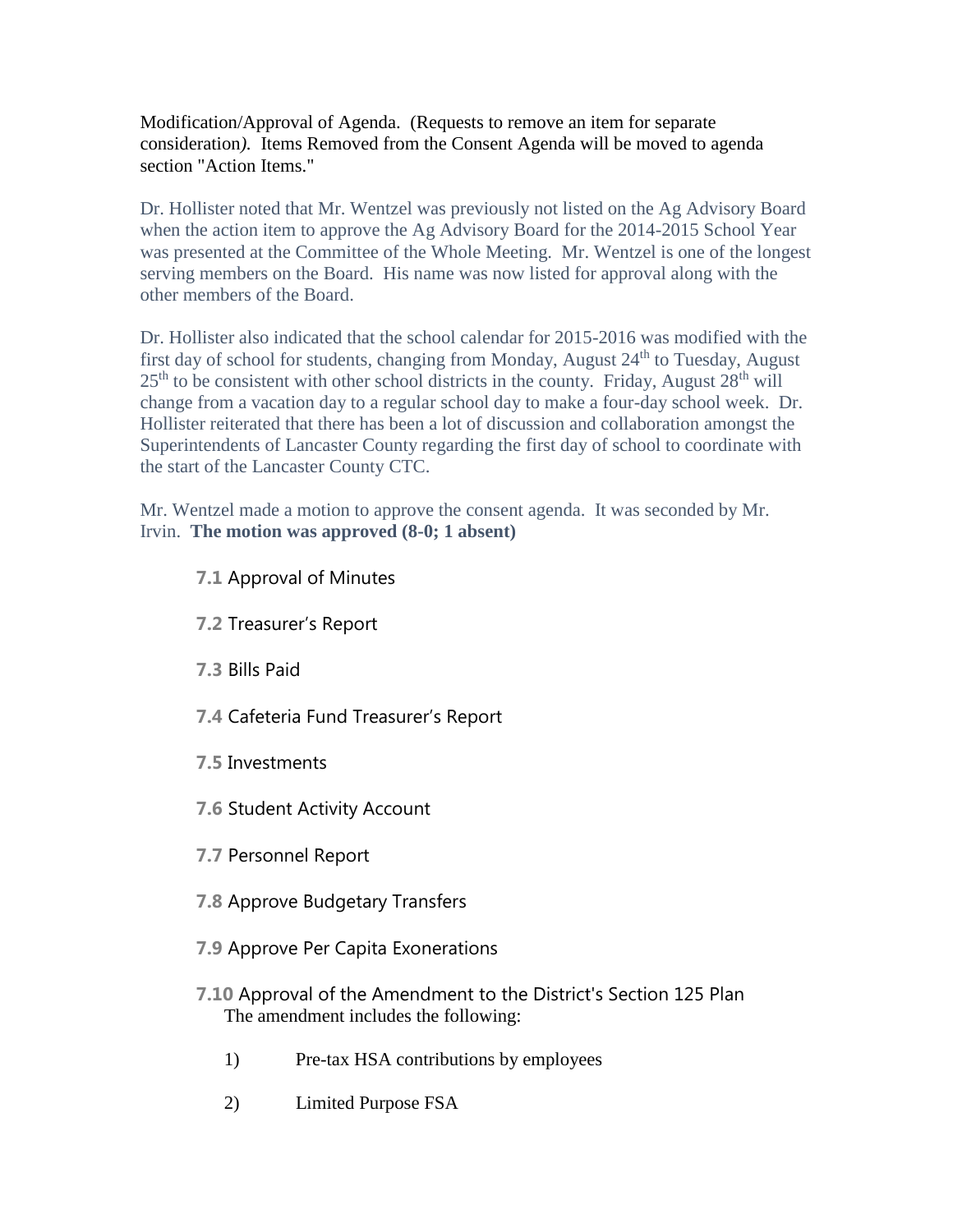- 3) Carryover (and removal of grace period)
- 4) Election change due to reduction in hours

**7.11** Approval of the Agriculture Department Ag Advisory Board for the 2014-2015 School Year

The following people are on the candidates for the Agriculture Department Ag Advisory Board for the 2014-2015 School Year:

- Jim Shirk President
- Glenn Yoder
- Dave Horst
- William Shirk
- Cliff Horning
- Carol Lehman
- Wade Esbenshade
- Jeff Stoltzfus
- Kevin Stoltzfus
- Thomas Wentzel
- Dr. George Zimmerman

**7.12** Approve new novels for Garden Spot Middle School 7th Grade English program to compliment the instruction in 7th grade English.

**7.13** Approve the 2015-2016 School Calendar.

# **8. Action Items**

**8.1** Items Removed from Consent Agenda for Separate Consideration

# **7.14** Approve, per the request of the LCCTC, to subdivide 19 acres in order to construct homes as part of the LCCTC program.

Dr. Hollister noted that per the request of the Board, he was able to discover that the land in question was an original part of the campus and has always been in possession of the LCCTC and that there were no deed restrictions on the land. He recommended that the Board proceed with approval of the request made by the LCCTC.

President Yoder called for a Roll Call Vote on the motion to approve the request of the LCCTC, to subdivide 19 acres in order to construct homes as part of the LCCTC program. **The motion was approved (8-0; 1 absent)**

**8.2** Approve Members of the Professional Education Committee for the Comprehensive Plan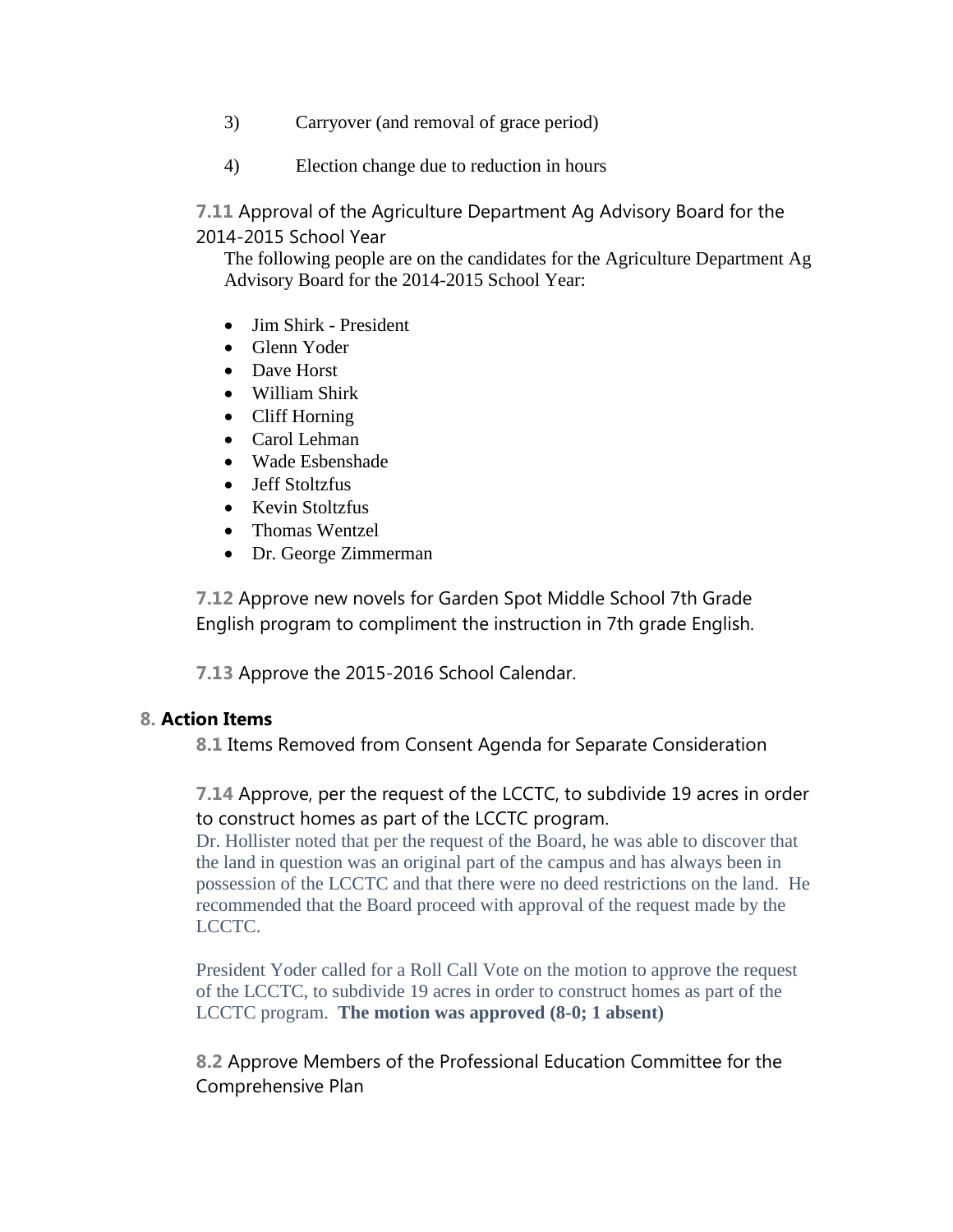The Board is required to approve community people that served during the Comprehensive Planning process and will serve during any revisions of the plan.

- 1. James Cox ESSN
- 2. Meredith Dahl Cross Connections
- 3. Heidi Zimmerman Board and Community Member
- 4. Melissa Readman Board and Community Member
- 5. Gail Orosz Parent
- 6. Tonya Artus Parent

Mr. Irvin made a motion to approve the members of the Professional Education Committee for the Comprehensive Plan. It was seconded by Mr. Wentzel. **The motion was approved (8-0; 1 absent)**

**8.3** Approve the request from Petra Christian Fellowship Church for forgiveness of back taxes and interest due because of the donation and sale of church-owned land to Nazarene Church.

Dr. Hollister restated the details of the request from Petra Christian Fellowship Church (Petra Church) of seeking exoneration of taxes for several parcels of land that the church was currently pursuing in selling, donating, and/or developing. He indicated that the Board had several questions regarding the land matter before they proceeded with a decision.

Pastor Lester Zimmerman of Petra Church was introduced to the Board to field any questions and concerns.

Discussion of the land matter proceeded with several board member requesting further details of the sale and donation of the parcels to the Nazarene Church.

The Board determined that more information was needed before a decision could be made. They requested that at the next Committee of the Whole meeting, a representative of the Nazarene Church and Petra Church both be present for further discussion. A vote will then be taken at the following Board Meeting.

### **9. Reports**

### **9.1** Lancaster County Tax Collection Bureau

No meeting this month. Next meeting is January 7, 2015

Mr. Ramsey reported that there was not a meeting. The next meeting will be held, January 7, 2015.

### **9.2** Lancaster-Lebanon IU 13

Mr. Irvin Reported the Lancaster-Lebanon Board met on December 1, 2014.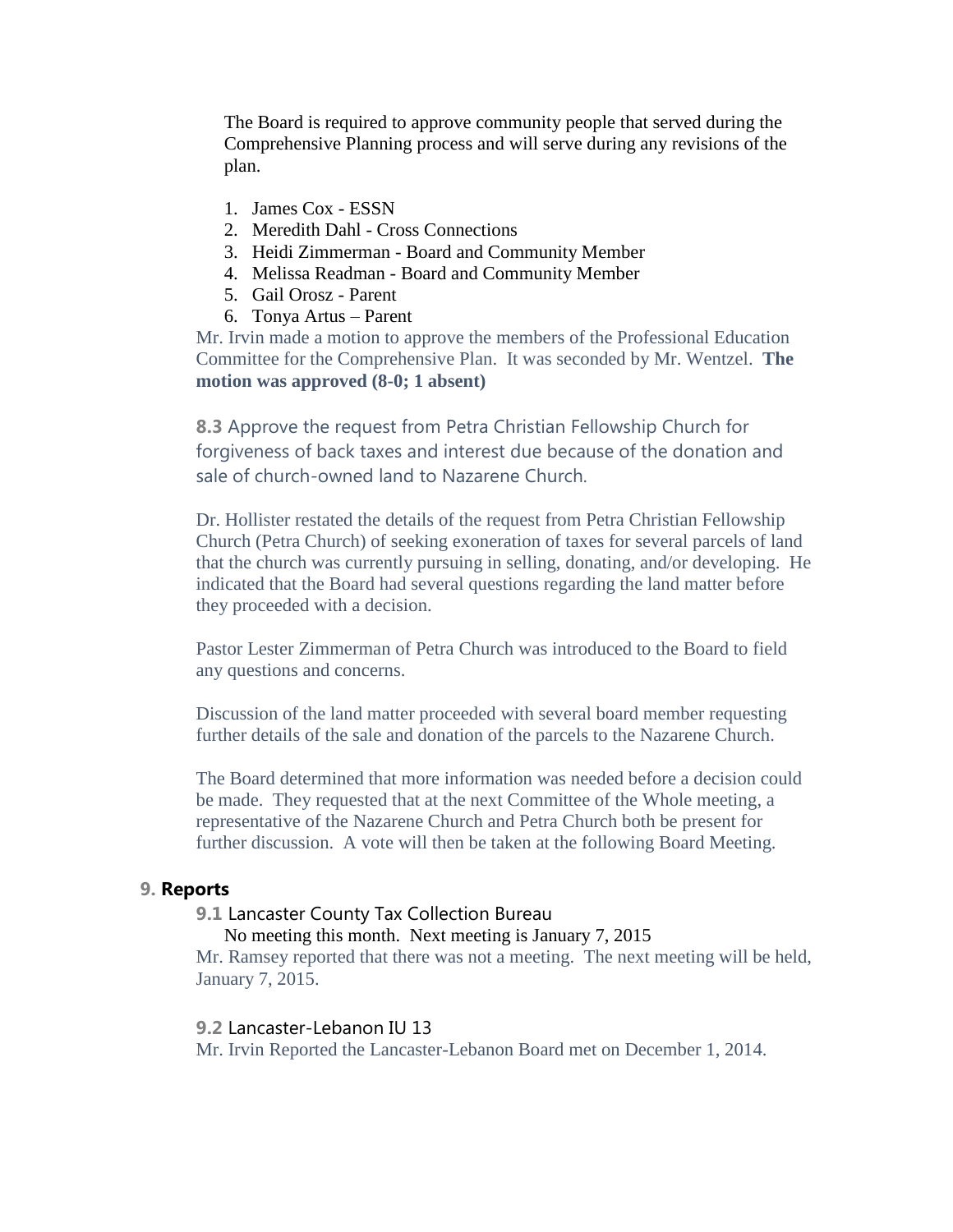He reported on several highlights from the meeting: The board approved \$7,022,290.30 in disbursements and service contracts for Business Services, Early Childhood and Special Education Services, Instructional Services, Technology Services and Human Resource Services. There were four (4) resignations, three (3) retirements, three (3) terminations, eleven (11) new hires, twelve (12) changes in position or salaries and three (3) leave of absences. He also distributed the Helping District, Helping Student Newsletters to the Board.

### **9.3** Lancaster CTC

Mrs. Readman reported that the JOC met on December 8, 2014 at the Mount Joy campus. At the meeting a special presentation was given by the Animal Production Science Technology program. She announced that the Accounting Report and Financial Statements were now available and Board Members were welcomed to retrieve a copy for review. There were no findings in the Financial Report. There were some findings on the Financial Report the previous year, however, they have been corrected. She also announced that this year's Christmas card was designed by a Manheim Township student, however, she did not have a sample of the card for the Board to review. She would present one at the next board meeting.

### **9.4** Legislative

Mr. Wentzel reported that there was not much going on with legislation in Harrisburg with the current Corbett Administration ending its term. He noted several speculations of what Governor Elect, Tom Wolf, would be facing when his term begins and how he will manage tax revenues. He also reported that the York City school decision for receivership was still in courts.

### **10. Superintendent's Report**

Dr. Hollister reported that the RFP would be open for bids on Friday, December 19th at 11:00 for the Transportation Contract.

Dr. Hollister also reported on the passing of legislation regarding background checks for all professional employees, office staff, and volunteers. Beginning January 1, 2015, all school district staff must have updated background checks every 36 months (3 years). Dr. Hollister noted his concern that government agencies would not be able to handle the volume of requests coming in. He also noted that this would be an employee obligation. With the current legislation, it has been determined that employees that have never applied for the FBI fingerprinting clearance would have to do so before December 31, 2014. Again, he reiterated his concern that the volume of request, due to about half of faculty not having this requirement, would lead to backlog. He informed the Board that the District Office would be keeping track and notifying the staff of the new requirements.

He also indicated that volunteers would be required to perform these checks. There has been some discussion on what constitutes a volunteer and the burden it would cause for school districts tracking all those individuals.